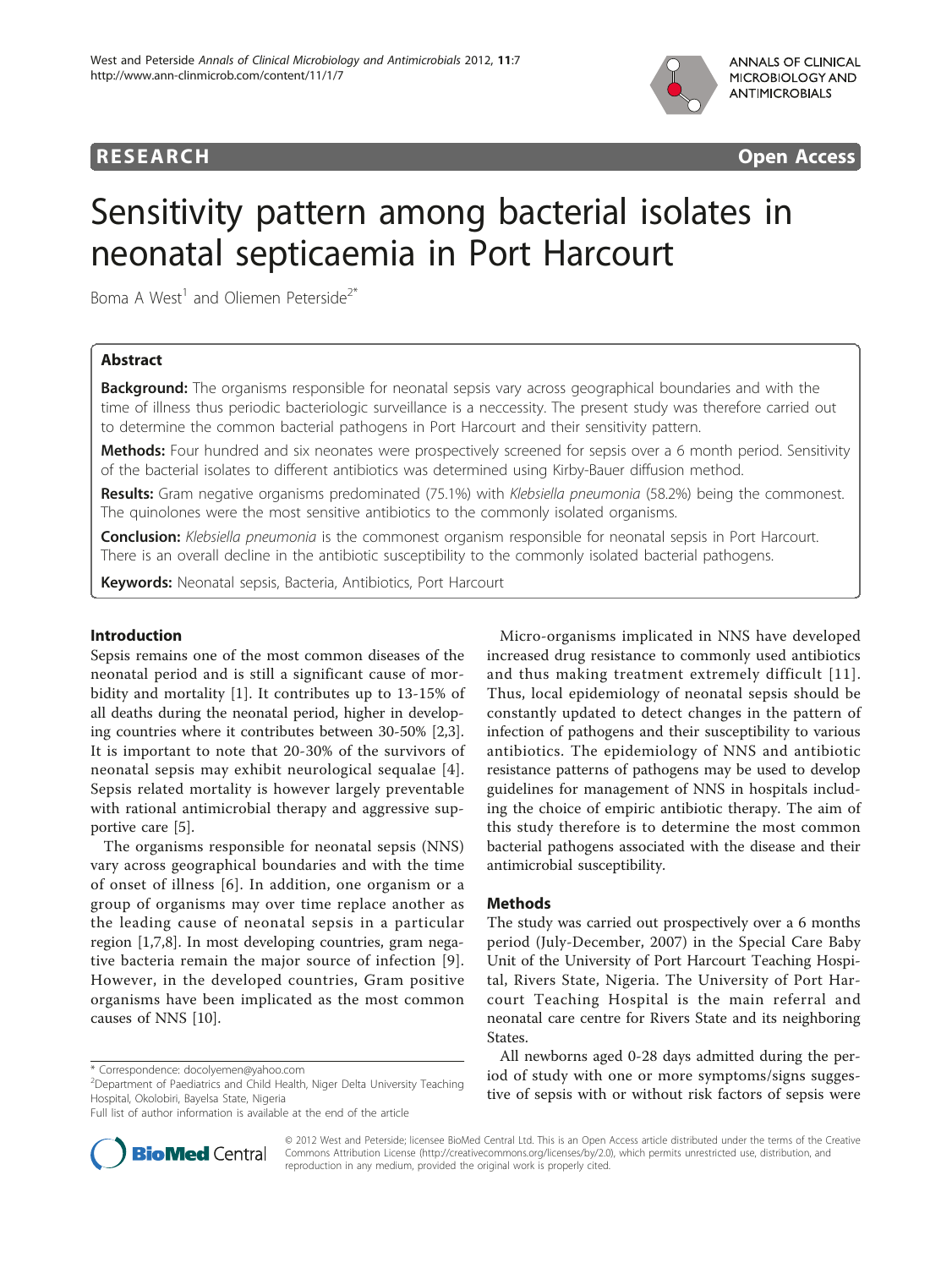recruited into the study. Babies who had received antibiotics prior to presentation as well as those whose mothers had received antibiotics within one week prior to delivery were excluded from the study. For every neonate recruited, 2 milliliter of venous blood was collected from a peripheral vein under aseptic conditions and before the commencement of antibiotics for blood culture. The blood was aseptically introduced into aerobic and anaerobic culture media. The blood culture specimens were processed according to standard methods in the microbiology laboratory [[12\]](#page-4-0). Inoculated blood culture media were considered negative if there was no growth after continuous incubation for up to 7 days, subcultures being made each day. Sensitivity of the bacterial isolates to different antibiotics was determined using Kirby-Bauer disc diffusion method [[12](#page-4-0)].

Neonates whose samples for investigations had been sent to the laboratories were commenced empirically on intravenous cloxacillin and gentamicin, based on previous antibiotic sensitivity pattern. Clinical response was monitored and therapy changed to another antibiotic (cephalosporins) if response was poor or patient was deteriorating. Clinical response was said to be poor when there was no improvement in the symptoms and signs after 72 hours of antibiotic treatment. In the case of a positive blood culture, the 2nd line antibiotic chosen was determined by the susceptibility pattern of the organism isolated.

The clinical details and results of laboratory investigations were recorded in a proforma. The results were analysed using the statistical package, SPSS version 14.0. Ethical clearance was obtained from the ethics committee of the University of Port-Harcourt Teaching Hospital.

# Results

Five hundred and eleven neonates were admitted into the SCBU of the UPTH during the period of study, of which 406 (79.5%) who had clinical features suggestive of sepsis with or without risk factors of sepsis were studied. Of the 406 neonates, 153 (37.7%) were inborns while 253 (62.3%) were outborns.

Of the 406 neonates studied 169 (41.6%) had positive blood culture, giving a prevalence rate of blood culture proven sepsis as 33.1%.

#### Organisms Isolated from blood culture

As illustrated in Figure 1, there was a preponderance of gram negative organisms, 127 (75.1%) over gram positive organisms, 42 (24.9%). Kebsiella pneumoniae (58.2%) was the commonest bacterial pathogen isolated followed by Staphylococcus aureus (20.0%) and Escherichia coli (8.1%) while the least organism isolated was Streptococcus spp (0.9%).



#### Organisms isolated by age at onset of illness

The distribution of the organisms isolated from blood culture by age at onset of illness is illustrated in Table [1.](#page-2-0) There were 120 (42.1%) neonates with Early onset sepsis, EOS (onset of illness in the first 72 hours of life) and 49 (40.5%) with Late onset sepsis, LOS (onset of illness after 72 hours of life), p value = 0.76. Klebsiella pneumonia (65.4%) and Staphylococcus aureus (15.4%) were the commonest organisms isolated in neonates with EOS while the least were Pseudomonas aerugenosa (2.6%) and Enterococcus faecalis (2.6%). Staphylococcus epidermidis (0.0%) and Streptococcus spp (0.0%) were not isolated in neonates with EOS.

For late onset sepsis, Klebsiella pneumonia (43.6%) and Staphylococcus aureus (30.8%) were also the predominant organisms implicated while the least were Proteus spp (2.6%) and Streptococcus spp (2.6%). Enterococcus faecalis (0.0%) was not isolated in neonates with LOS.

#### Isolation of organisms by gestational age at birth

Figure [2](#page-2-0) illustrates the distribution of organisms isolated by gestational age. Klebsiella pneumonia (50.0%) and Staphylococcus aureus (21.2%) were the predominant organisms isolated in preterm neonates while Staphylococcus epidermidis (1.9%) and Pseudomonas spp (1.9%) were the least isolated.

In Term/Post term neonates, Klebsiella pneumonia (65.5%) and Staphylococcus aureus (19.0%) were also isolated predominantly, while Proteus spp (1.7%) and Staphylococcus epidermidis (1.7%) were the least isolated.

#### Antibiotic susceptibility testing of Klebsiella pneumoniae

The graphical representation of Klebsiella pneumoniae susceptibility testing is illustrated in Figure [3](#page-3-0).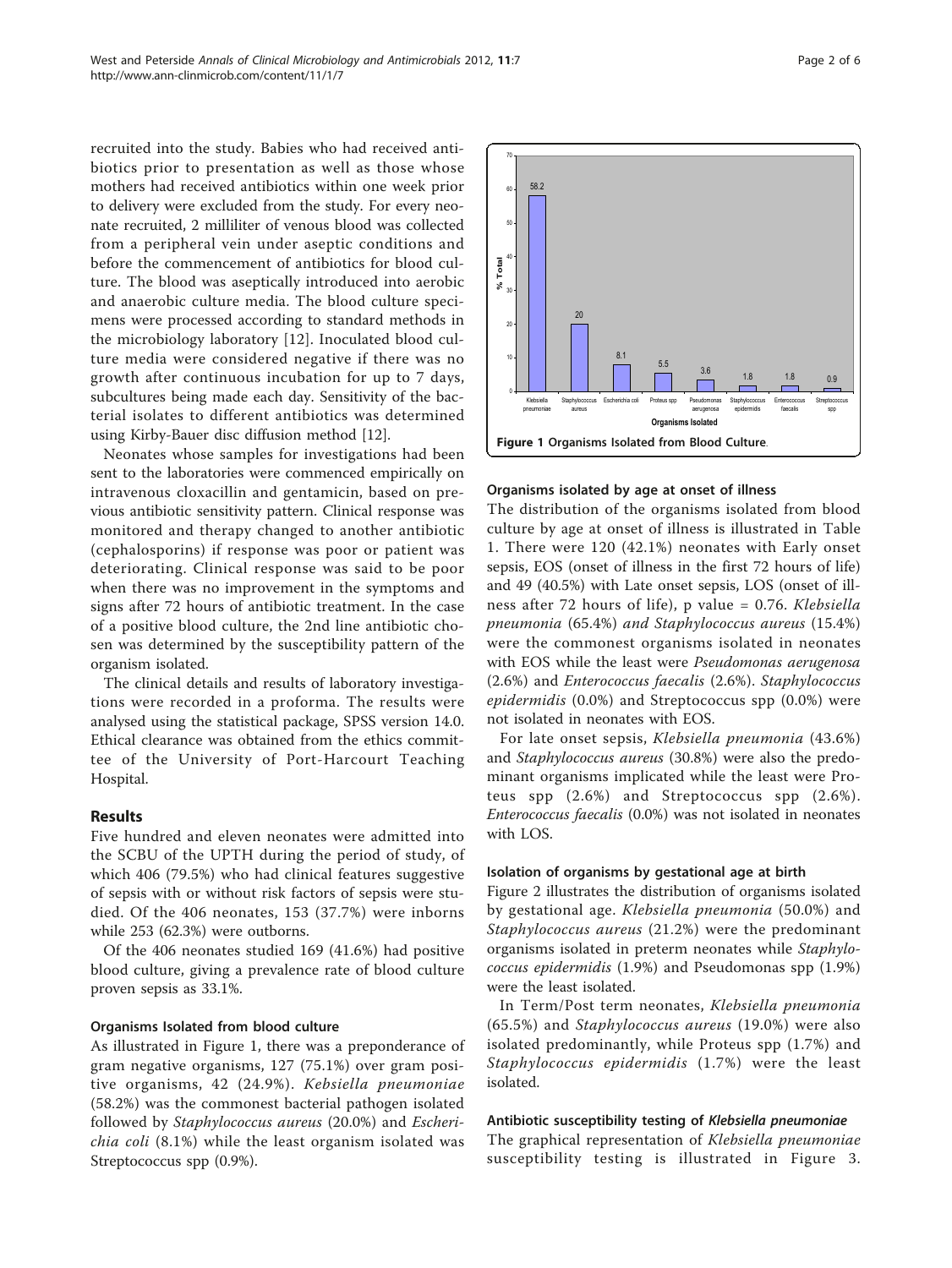| Organisms                  | Early onset sepsis (0-72 hrs) | Late onset sepsis $(> 72$ hrs) |
|----------------------------|-------------------------------|--------------------------------|
|                            | Frequency [Percentage]        | Frequency [Percentage]         |
| Klebsiella                 | 78 (65.0)                     | 21(42.9)                       |
| Staphylococcus aureus      | 18 (15.0)                     | 15(30.6)                       |
| Escherichia coli           | 9(7.5)                        | 4(8.2)                         |
| Proteus spp                | 8(6.7)                        | 1(2.0)                         |
| Pseudomonas aurugenosa     | 4(3.3)                        | 4(8.2)                         |
| Enterococcus faecalis      | 3(2.5)                        | 0(0)                           |
| Staphylococcus epidermidis | 0(0)                          | 3(6.1)                         |
| Streptococcus spp          | 0(0)                          | 1(2.0)                         |
| Total                      | 120 (100)                     | 49 (100)                       |

<span id="page-2-0"></span>Table 1 Organisms isolated by age at onset of illness

Ciprofloxacin (88.5%), perfloxacin (77.1%) and sparfloxacin (77.1%) were the most sensitive antibiotics to Klebsiella pneumoniae while the least were cloxacillin (6.3%) and ampicillin (3.8%).

#### Antibiotic sensitivity testing of Staphylococcus aureus

The antibiotic sensitivity of Staphylococcus aureus is shown in Figure [4.](#page-3-0) Staphylococcus aureus was most sensitive to ciprofloxacin (90.9%) followed by perfloxacin (80.0%) and sparfloxacin (73.3%) but less sensitive to ampicillin (15.8%), cloxacillin (15.8%) and amoxicillin (3.8%).

# **Discussion**

Sepsis remains one of the most important causes of morbidity and mortality in the newborn despite considerable progress in hygiene, introduction of new antimicrobial agents and advanced measures for early diagnosis and treatment [[13](#page-4-0),[14](#page-4-0)].

The burden of neonatal sepsis in our environment is enormous as shown in the present study in which 79.5% of all neonates admitted had either features suggestive of sepsis or predisposing factors of sepsis and a third of this number had blood culture proven sepsis. Similar observation was also made in Jos, Nigeria [[15\]](#page-4-0).



The high prevalence of sepsis of 33.1% in the present study corroborates with the 31.7% and 34.4% reported in Calabar and Jos, Nigeria [\[2](#page-4-0),[15\]](#page-4-0) respectively but much higher than the 10.7% and 6.5% reported in ogun state, Nigeria [[16\]](#page-4-0) and London [[10\]](#page-4-0) respectively. The higher prevalence observed in the present study could be attributed to the fact that the study was prospective and as such infants of mothers with prior antibiotic therapy were excluded from the study. This may not have been the case in the latter studies which were retrospective. The lower prevalence rate observed in London [[17](#page-4-0)] could also be attributed to the better obstetric and nursery care as seen in other developed countries [[8\]](#page-4-0).

Neonatal sepsis is a life threatening emergency and thus any delay in treatment may cause death. The knowledge of the aetiological organisms as well as their antimicrobial sensitivity profile is necessary for effective therapeutic intervention in neonatal sepsis. It is therefore important to note that commencement of antibiotic therapy empirically is of essence while awaiting blood culture results. The initial empiric antibiotic therapy must therefore be a combination of drugs to cover for the prevalent bacterial organisms in that locality.

In the present study, Gram negative organisms predominated accounting for 75.1% of neonatal septicaemia in our unit. Similar finding has been reported in most parts of Nigeria [\[16,18](#page-4-0)-[20\]](#page-4-0) and India [[21\]](#page-5-0). This however contrasts with studies carried out in the non-tropics where Gram positive organisms predominated [\[10\]](#page-4-0).

The predominance of Klebsiella pneumonia in the present study accords with several reports in Nigeria [[16,18](#page-4-0),[20\]](#page-4-0) and other developing countries [[17,](#page-4-0)[22\]](#page-5-0). This however contrast with studies in some parts of Nigeria [[7](#page-4-0),[23,24\]](#page-5-0) and Saudi Arabia [[25](#page-5-0)] where Staphylococcus aureus was mainly implicated. These differences could be attributed to geographic location and with the time of onset of illness. In addition, one organism or a group of organisms may over time replace another as the leading cause of neonatal sepsis in a particular region [[7,8,10\]](#page-4-0).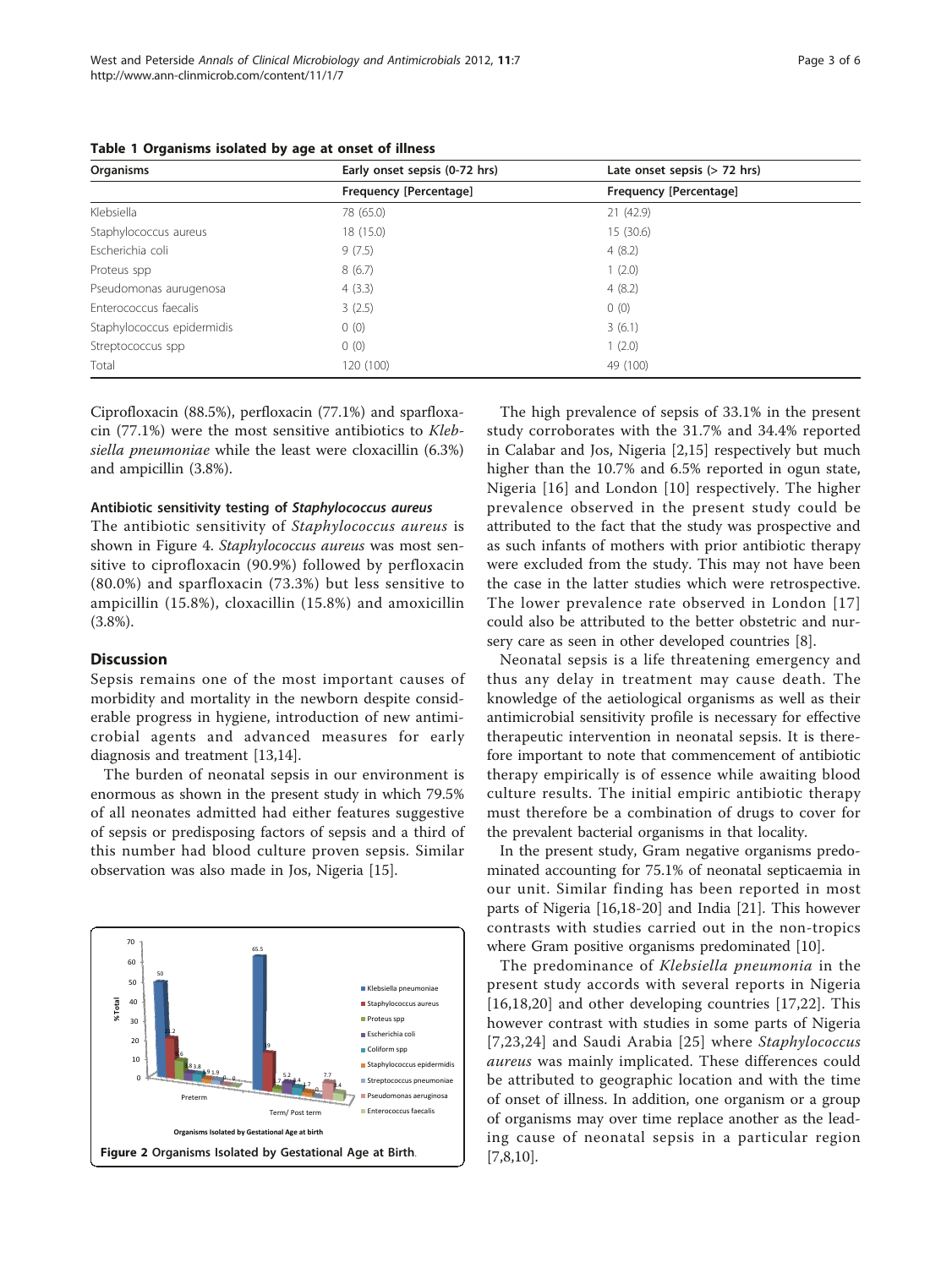<span id="page-3-0"></span>

Klebsiella pneumonia was observed in the present study to be the commonest organism implicated in neonates with both EOS and LOS. Not surprisingly however, Staphylococcus aureus was noted to be more



implicated in LOS than in EOS. This organism was also observed more in the preterms than in the term/post term neonates with sepsis. This could be because Staphylococcus aureus is commonly associated with nosocomial sepsis as seen in LOS as well as in immunocompromised patients like the preterm babies.

It is interesting to note that isolation of Group B Streptococcus was very insignificant in the present study and this confirms the observation by researchers in Nigeria [[2,3](#page-4-0),[15](#page-4-0),[18,19\]](#page-4-0) and other developing countries [[17,](#page-4-0)[21,22](#page-5-0)]. The low incidence of GBS sepsis in developing countries could be attributable to low prevalence of GBS colonization rates of pregnant women or possibly to the presence of strains with low virulence

The present study has shown a change in the sensitivity pattern of the common pathogens to commonly used antibiotics. Quinolones (ciprofloxacin, perfloxacin and sparfloxacin) were observed to be the most potent antimicrobial agents against both Gram negative and positive organisms in our unit and least sensitive to ampicillin and cloxacillin commonly used in the SCBU of our hospital. This corroborates with other studies [[18](#page-4-0),[21,24,26](#page-5-0)]. The 3rd generation cephalosporins now commonly used as 2nd line antibiotics in many centres and 1st line in others have recently also been observed to become increasingly ineffective as shown in the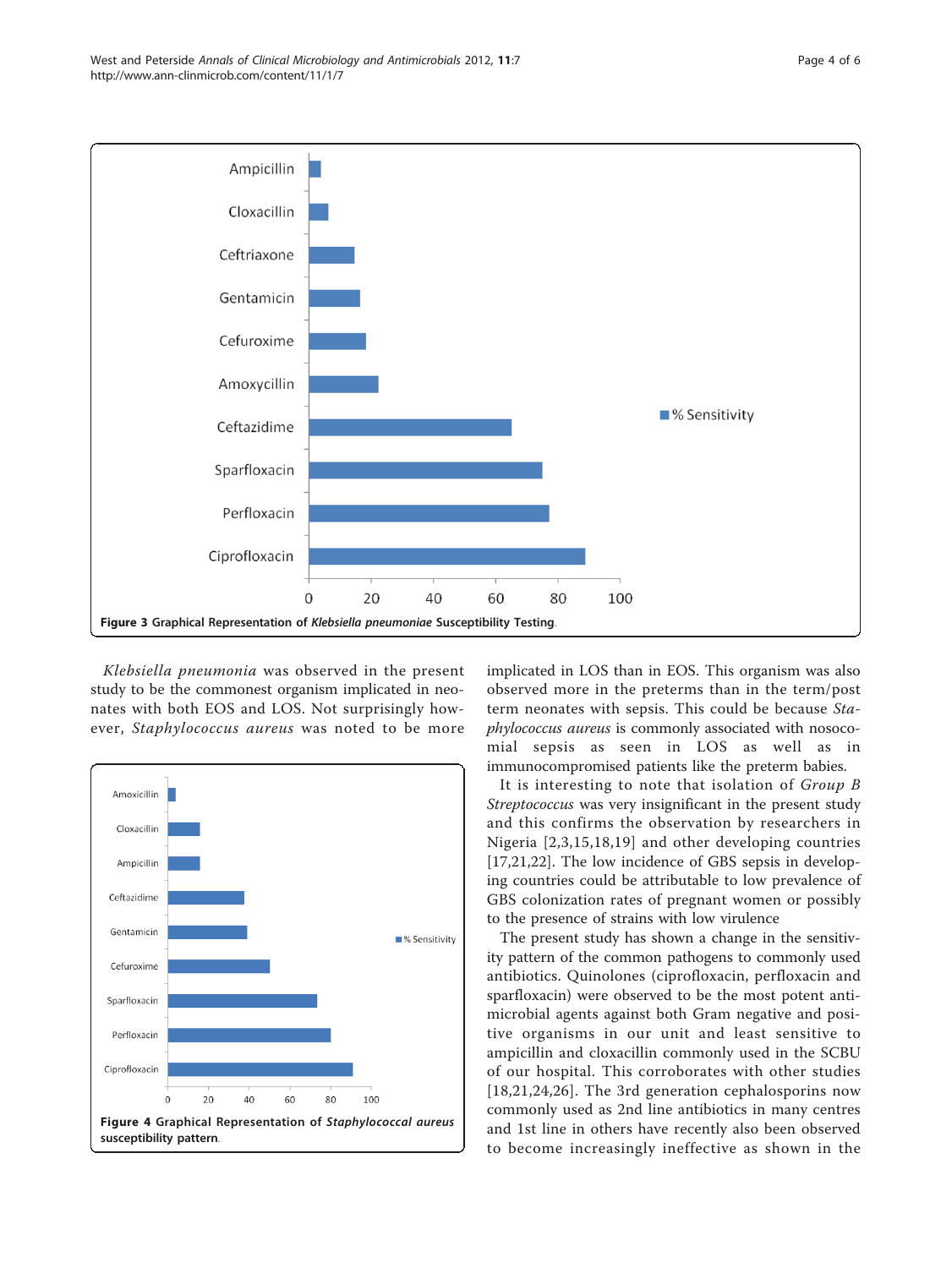<span id="page-4-0"></span>present study as well as others [18[,26\]](#page-5-0). The sensitivity to gentamicin in the present study was however poor, 16.3% for Klebsiella pneumonia and 38.9% for Staphylococcus aureus. Progressive decline in the sensitivity pattern of gentamicin to gram negative organisms has also been observed by other researchers [3,7,16,20]. This however contrast much earlier studies where gentamicin was observed to be very sensitive to commonly isolated organisms [19[,27\]](#page-5-0). This change in the sensitivity pattern of antimicrobials could be attributable to the fact that microorganisms tend to become resistant to commonly used antibiotics while remaining sensitive to the rarely used ones. In addition, antimicrobial sensitivity may differ in studies and at different times and this could be due to the emergence of resistant strains due to indiscriminate use of antibiotics for both prophylaxis and treatment of sick neonates.

Based on the present study, it is probably unnecessary to commence cloxacillin and gentamicin previously recommended as empiric antibiotics in the treatment of neonates with suspected sepsis due to their extremely low sensitivities. Evidence from the present study has shown that the quinolones especially ciprofloxacin is the most potent antibiotics in neonatal sepsis. These however have restricted use in children although there has been successful short term use of the drug in cases of severe NNS [[28\]](#page-5-0). Because of the dreaded side effects of the quinolones, the 3rd generation cephalosporins which had moderate sensitivities may be advocated as first line antibiotics in the treatment of neonates with sepsis. The major limiting factor of the cephalosporins however, is its prohibitive cost. In the face of gentamicin resistance, other aminoglycosides not commonly used like amikacin and tobramycin may be recommended as alternatives. It is thus pertinent to note that the current antibiotic policy of commencing a baby with suspected sepsis on cloxacillin and gentamicin needs re-evaluation.

The varying microbiological pattern of NNS therefore warrants the need for periodic review of neonatal sepsis as the knowledge of the pathogens and their antibiotic susceptibility would be a useful guide in the antibiotic therapy of such neonates with sepsis.

Futhermore, steps need be taken to prevent or control the emergence of resistance strains. Laws therefore should be enforced to discourage the indiscriminate use of antibiotics seen commonly in our country as well as discourage inadequate doses which are also believed to contribute to the increasing emergence of resistant strains.

## Conclusion

Klebsiella pneumoniae is the commonest organism implicated in neonates with sepsis.

The quinolones are the most potent antibiotics in neonatal sepsis.

### Author details

<sup>1</sup>Department of Paediatrics and Child Health, Braithewaite Memorial Specialist Hospital, Port Harcourt, Rivers State, Nigeria. <sup>2</sup>Department of Paediatrics and Child Health, Niger Delta University Teaching Hospital, Okolobiri, Bayelsa State, Nigeria.

#### Authors' contributions

BAW and OP both carried out the study together. BAW wrote the initial manuscript which was reviewed by OP. Both authors read and approved the final manuscript.

#### Competing interests

The authors declare that they have no competing interests.

#### Received: 24 January 2012 Accepted: 26 March 2012 Published: 26 March 2012

#### References

- 1. Chako B, Sohi I: [Early Onset Neonatal Septicaemia.](http://www.ncbi.nlm.nih.gov/pubmed/15684443?dopt=Abstract) Indian J Pediatr 2005, 72:23-26.
- 2. Antia-Obong CE, Utsalo SJ, Udo JJ, Udo KT: Neonatal Septicaemia in Calabar, Nigeria. Central Afr J Med 1992, 36:161-165.
- 3. Omene JA: [Neonatal Septicaemia in Benin city, Nigeria: a review of 74](http://www.ncbi.nlm.nih.gov/pubmed/384626?dopt=Abstract) [cases.](http://www.ncbi.nlm.nih.gov/pubmed/384626?dopt=Abstract) Trop Geogr Med 1979, 31:35-39.
- 4. Klein JO, Marcy MS: Bacterial Sepsis and Meningitis. In Infectious Diseases of the Fetus and the Newborn. Edited by: Remington JJ, Klein JO. Philadelphia: WB Saunders Co; 1995:835-890.
- 5. Sanker MJ, Agarwal R, Deorari AK, Paul VK: [Sepsis in the Newborn.](http://www.ncbi.nlm.nih.gov/pubmed/18376095?dopt=Abstract) Indian J Pediatr 2008, 75:261-266.
- 6. Al-Zwaini EJK: Neonatal Septicaemia in the Neonatal Care Unit, Al-Anbar governorate, Iraq. East Medit Health J 2002, 8:4-5.
- 7. Amiebenomo CS, Yakubu AM, Bello CSS, Ewa B: Neonatal Septicaemia in Zaria. Nig Med J 1988, 18:349-351.
- 8. Edwards MS: Postnatal Bacterial Infections. In Neonatal Perinatal Medicine: Diseases of the fetus and infant.. 7 edition. Edited by: Fanaroff AA, Martin RJ. St Louis: CV Mosby; 2002:706-726.
- 9. Klein JO, Marcy MS: Bacterial Sepsis and Meningitis. In Infectious Diseases of the Fetus and the Newborn Infant.. 5 edition. Edited by: Remington JS, Klein JO. Philadelphia: WB Saunders Co; 2001:943-998.
- 10. Plazek MM, Whitelaw A: [Early and Late Neonatal Septicaemia.](http://www.ncbi.nlm.nih.gov/pubmed/6625634?dopt=Abstract) Arch Dis Child 1983, 58:728-731.
- 11. Motara F, Ballot DE, Perovic O: Epidemiology of Neonatal Sepsis at Johannesburg Hospital. Southern Afr J Epidemiol Infect 2005, 20:90-93.
- 12. Antia-Obong OE, Utsalo SJ: [Bacterial Agents in Neonatal Septicaemia in](http://www.ncbi.nlm.nih.gov/pubmed/8398930?dopt=Abstract) [Calabar, Nigeria \(A review of 100 cases\).](http://www.ncbi.nlm.nih.gov/pubmed/8398930?dopt=Abstract) West Afr J Med 1993, 12:114-117.
- 13. Gotoff SP: Neonatal sepsis and meningitis. In Nelson Textbook of Pediatrics.. 15 edition. Edited by: Behrman RE, Kleigman RM, Arvin AM. Philadelphia: WB Saunders Co; 1996:528-537.
- 14. Haque KH: [Infection and Immunity in the newborn.](http://www.ncbi.nlm.nih.gov/pubmed/17287971?dopt=Abstract) In Forfor and Arneil's Textbook of pediatrics.. 5 edition. Edited by: Campbell AGM, Macintosh N. Pearson Professional Limited; 1998:273-289.
- 15. Bode-Thomas F, Ikeh EI, Ejeliogu EU: Current aetiology of neonatal sepsis in Jos University Teaching Hospital. Nig J Med 2004, 13:130-135.
- 16. Njokanma CF, Olanrewaju DM, Akesode FA: Antibiotic resistance among bacterial isolates in neonatal septicaemia. Nig J Paediatr 1994, 21:47-51.
- 17. Zeeshan A, Tariq G, Talal W, Salman A, Shahid A, Shahid M: [Diagnostic](http://www.ncbi.nlm.nih.gov/pubmed/15808093?dopt=Abstract) [value of c-reactive protein and haematologic parameters in neonatal](http://www.ncbi.nlm.nih.gov/pubmed/15808093?dopt=Abstract) [sepsis.](http://www.ncbi.nlm.nih.gov/pubmed/15808093?dopt=Abstract) J Coll Physicians Surg Pak 2005, 15:152-156.
- 18. Iroha EO, Egri-Okwaji MTC, Kesah CN, Odugbemi TO: Changing pattern of causative organisms of neonatal septicaemia in Lagos University Teaching Hospital. Nig J Paediatr 1998, 25:1-5.
- 19. Airede AI: [Neonatal septicaemia in an African City of high altitude.](http://www.ncbi.nlm.nih.gov/pubmed/1527816?dopt=Abstract) J Trop Pediatr 1992, 38:189-191.
- 20. Dawodu AH, Alausa OK: Neonatal septicaemia in the tropics. Afr J Med Sci 1980, 2:1-6.